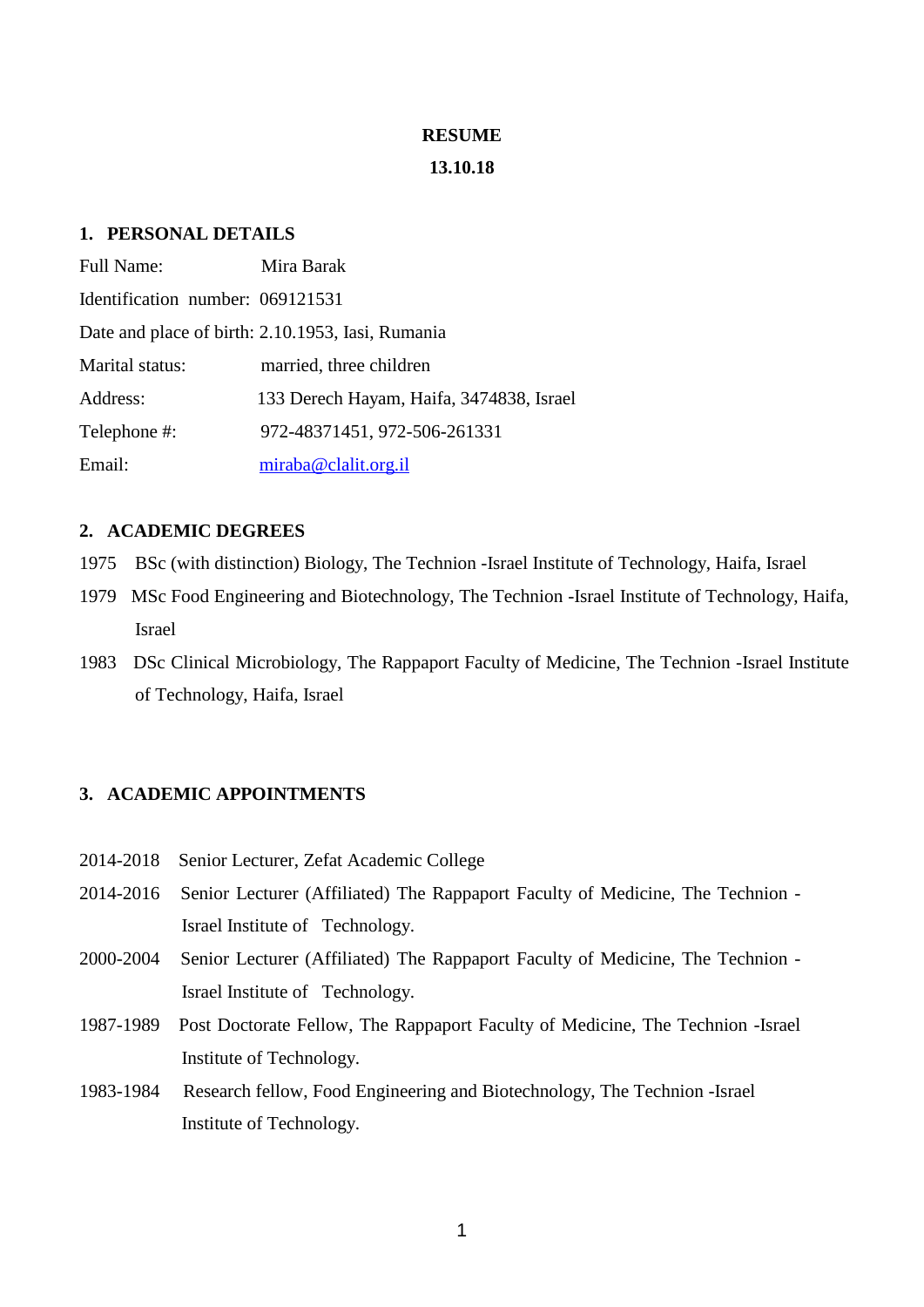- 1979-1983 Instructor, The Rappaport Faculty of Medicine, The Technion -Israel Institute of Technology.
- 1975-1979 Instructor, Food Engineering and Biotechnology, The Technion -Israel Institute of Technology
- 2000-2004 Affiliated Senior lecturer, The Rappaport Faculty of Medicine, The Technion Israel Institute of Technology.
- 2014-2016 Affiliated Senior lecturer, The Rappaport Faculty of Medicine, The Technion Israel Institute of Technology.

#### **4. PROFESSIONAL EXPERIENCE**

- 2004-2006 Project leader, Clalit Gigalab, Clalit Health Services
- 2002-2004 Project advisor, "The Pearl of Science " Rehovot, Clalit Health Services
- 2000-2002 Assistant Deputy Manager for Logistics and Infrastructure, Clalit Health Services
- 1996-present General Director of Haifa and Western Galilee Central Laboratories, Clalit Health Services
- 1996-2006 Head of Biochemistry, Serology, Tumor Markers labs, Haifa and Western Galilee Central Laboratories, Clalit Health Services
- 1986-1996 Head of Research and Development Unit, Biochemistry Department, Carmel Hospital, Clalit Health Services
- 1984-1985 Project leader Research and Development, Lidex Corporation, Technion City.
- 1975-1977 Epidemiology officer of the Northern area-IDF

# **RESEARCH INTERESTS**

- clinical laboratory management

- IT solutions for clinical labs
- evidence based laboratory medicine
- laboratory QC, automation and autovalidation.
- tumor markers
- modulation of cellular mediated immunity
- autoimmunity especially ANA and celiac tests
- -TORCH panel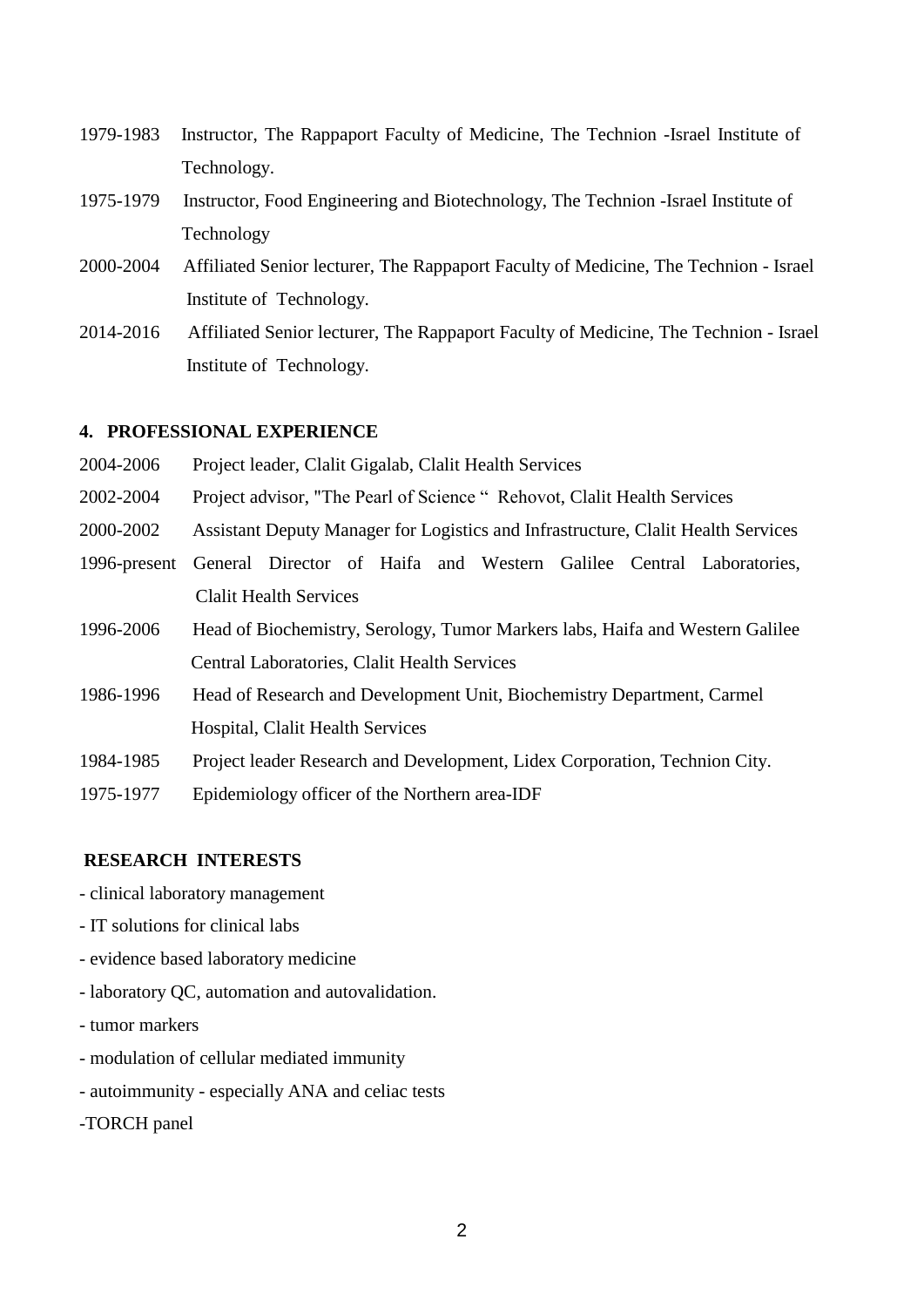## **5. TEACHING EXPERIENCE**

- 2015-2018 Medical Sciences: Microbiology, Autoimmune diseases and Tumor markers. Zefat Academic College- frontal lectures and internships of 10-12 students each year.
- 2014-2016 Clinical Biochemistry, Medical Sciences, The Rappaport Faculty of Medicine, The Technion –Israel Institute of Technology. The teaching included frontal lectures and being in charge of the internships of 4-8 students each semester.
- 2000-2004 Clinical Biochemistry, Medical Sciences, The Rappaport Faculty of Medicine, The Technion –Israel Institute of Technology. The teaching included frontal lectures and being in charge of the internships of 4-8 students each semester.
- 1996-1997 Tumor Markers Course for Specialists, Sackler Faculty of Medicine, School of Continuing Medical Education, Tel-Aviv University.
- 1995 Tumor Markers Oncology, Course for senior oncologists, Rambam Medical Center.
- 1995 Tumor Markers Oncology, Course, Carmel Medical Center.
- 1994 Tumor Markers, Hebrew University, Institute of Postgraduate Medical Education, Hadassah Medical School.
- 1994 Tumor Markers Course, Northern Area, Clalit Health Services.
- 1993 Tumor Markers, Hebrew University, Institute of Postgraduate Medical Education, Hadassah Medical School.

2015-2016 Medical Laboratory Sciences, Zefat Academic College. Lecturing and internships.

# *6.* **PUBLIC PROFESSIONAL ACTIVITIES**

#### **NATIONAL**

1996 - present: Clalit Health Services:

Head of Immunology scientific committee,

 Participation in Biochemistry, Hematology, Microbiology, Endocrinology scientific committees.

Participation in data base and informatics committee.

2012- present: Ministry of Health:

Head of Immunology committee approving senior laboratory immunologists.

Certificates: Ministry of Health : 1996 Clinical Laboratory # 13077

2008 Clinical Laboratory # 31-85204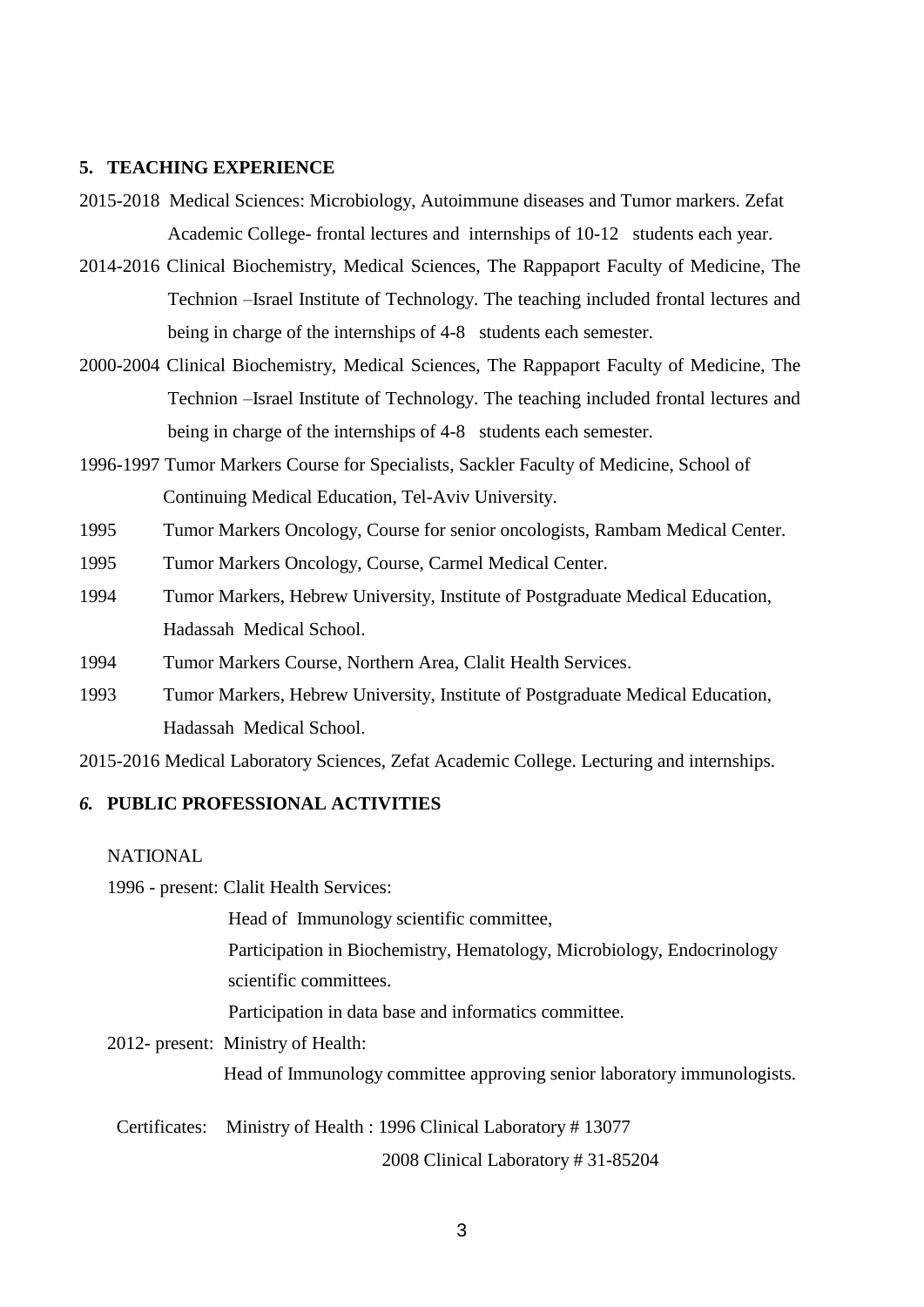2010 Authorization for running multidisciplinary clinical laboratory # 17-95961 1993- Health Services Management, Haifa University 2014- GCP

## INTERNATIONAL

-2014 Reviewer: Clinical and Experimental Gastroenterology, Pharmacogenomics and Personalized Medicine

Clinical Chemistry and Laboratory Medicine

ClinicoEconomics and Outcomes Research

**Nutrients** 

Infection and Drug Resistance

World Journal of Gastroenterology

Thrombosis and Haemostasis

Clinica Chimica Acta

International Journal of Medical Informatics

-2010, 2011, 2012 Convocations of experts in laboratory quality

-2003, 2005 Convocations of experts in automation

-2000 guidelines for tumor markers

-2010 guidelines for ANA tests

# **7. MEMBERSHIP IN PROFESSIONAL SOCIETIES**

**INTERNATIONAL** 

- AACC American Association for Clinical Chemistry
- IFCC International Federation of Clinical Chemists
- AAAS- American Association for the Advancement of Science
- ALA- Association for Laboratory Automation
- AACC- Divisions: Clinical/Diagnostic Immunology, Management Sciences **NATIONAL**
- ISLM Israel Society for Laboratory Medicine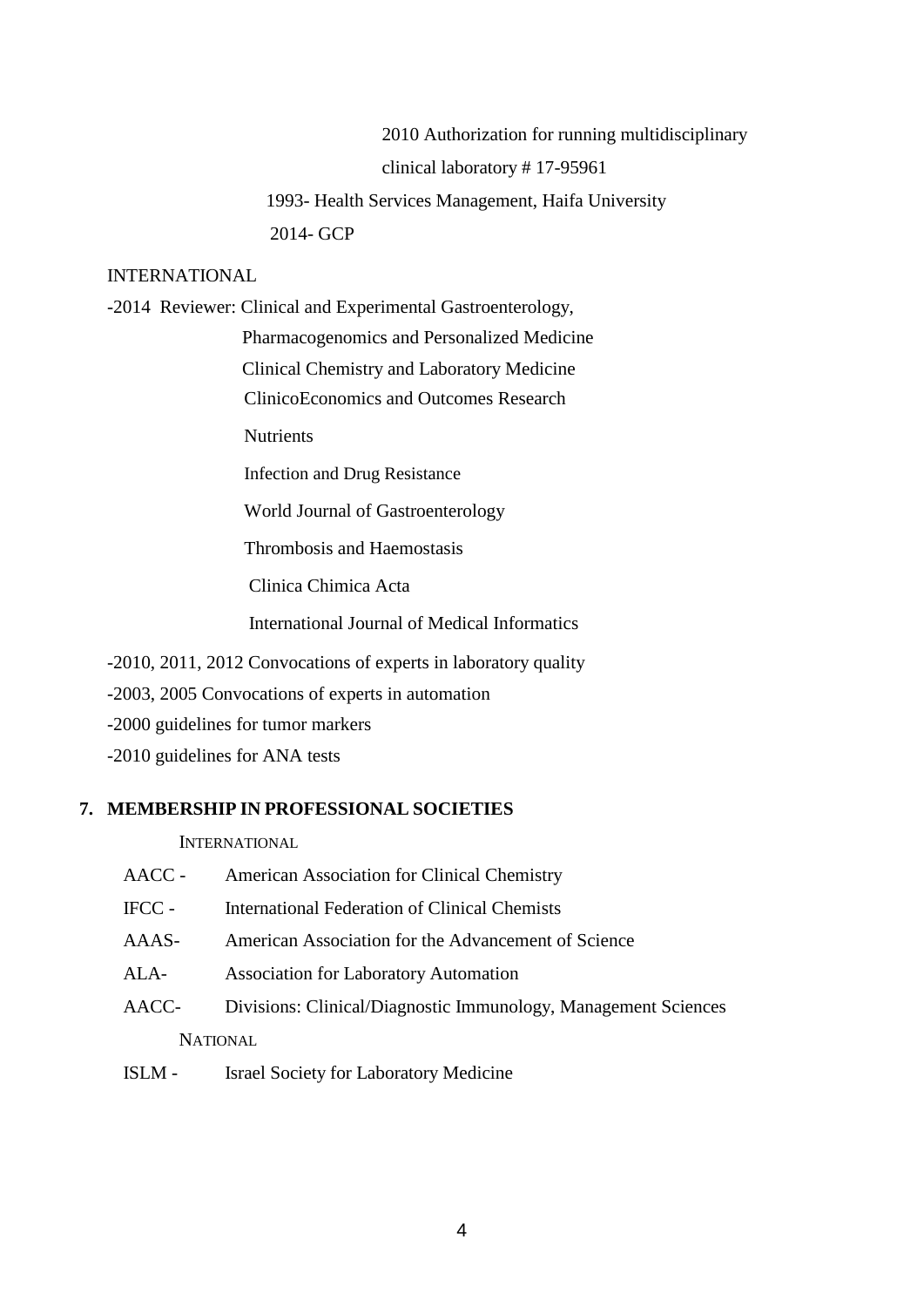## **8. HONORS**

- 1995 Centocor Winner of the prize on Lung Cancer.
- 1994 Israel Cancer Society traveling award.
- 1993 IFCC 1993 Traveling Scholarship.
- 1992 Ministry of Health Fund on cancer research.
- 1988 Israel Cancer Society traveling award.
- 1987 Pikovsky Vallazi Fund Scholarship for a Post Doc. Student.
- 1983 Israel Society for Microbiology Award on behalf of Dr. W. Hirsh for a prominent young scientist.
- 1982 Gutwirth Fund Scholarship for an outstanding Ph.D student.

## **9. GRADUATE STUDENTS**

**(**Instructor in charge without official University affiliation.)

| 1997            | Pritzker I, Pediatrics Specialist Thesis-Technion.   |
|-----------------|------------------------------------------------------|
| 1997            | Cohen M, Technion MD Thesis.                         |
| 1996            | Doweck I, Technion ENT Specialist Thesis.            |
| 1994-1995       | Nizri M, Technion M.D. thesis.                       |
| 1991-1992       | Maghen D, Technion M.D thesis.                       |
| 1988-1989       | Shaer B, Technion M.D thesis.                        |
| $2011$ -present | Scheider Y, PhD thesis, Haifa University.            |
|                 | 2014-present Daniel R, PhD thesis, Haifa University. |

### **10. RESEARCH GRANTS**

 1999-2000 f-PSA for Roche Diagnostics , 2000-2002 c-PSA for Bayer

## **11. SIGNIFICANT PROFESSIONAL PROJECTS**

|  | 1992 |  |  |  |  | Tumor Markers Center for Clalit Health Services – Carmel Medical Center. |
|--|------|--|--|--|--|--------------------------------------------------------------------------|
|--|------|--|--|--|--|--------------------------------------------------------------------------|

1996 Design, consolidation and management of the first multidisciplinary Laboratory in Clalit Health Services – Haifa and Western Galilee.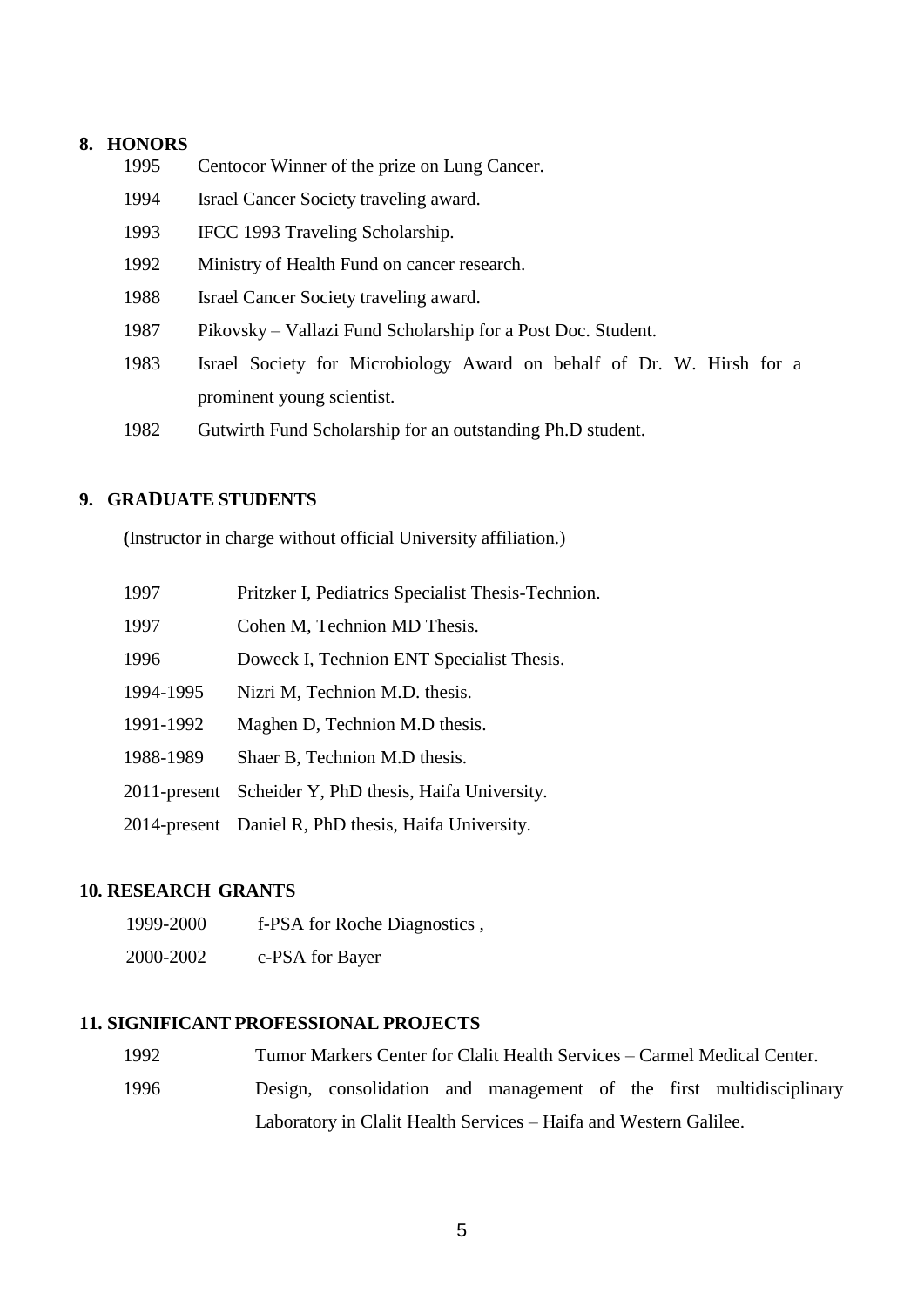| 1998       | $ISO - 9002 - First accretitation of a clinical laboratory in Israel.$        |  |  |
|------------|-------------------------------------------------------------------------------|--|--|
| 1999       | Introduction of automation in Clalit laboratories.                            |  |  |
| 1999-2001  | Clalit laboratories "The Pearl of Science" Rehovot - design and workflow.     |  |  |
| 2000, 2002 | "Clalit laboratories –whereto?" CEO invited scientific review for the next 10 |  |  |
|            | years.                                                                        |  |  |
| 2004-2006  | Clalit Gigalab-Atidim – Design, workflow, information and automation flow.    |  |  |
| 2004       | Autreach program IT unique program for community samples retrieval and a      |  |  |
|            | paperless lab.                                                                |  |  |

# **12. PUBLICATIONS Theses**

MSc thesis: Bacterial bioluminescence as an early indication of marine fish spoilage (1979). PhD thesis: Study of phagocytosis and sera activity by luminous bacteria (1983).

# **Refereed papers in professional journals:**

## **1. Basic research (Hypothesis-driven)**

- 1. **Barak M**, Ulitzur S. Bacterial bioluminescence as an early indication of marine fish spoilage. Eur J Appl Microbiol Biotechnol. 1980; 10:155-165.
- 2. **Barak M**, Ulitzur S. The induction of bacterial luminescence system on solid medium. Current Microbiol. 1981; 5:299-302.
- 3. **Barak M**, Merzbach D, Ulitzur S. Determination of the serum bactericidal activity with the aid of luminous bacteria. J Clin Microbiol. 1983; 18:248-53.
- 4. **Barak M**, Ulitzur S, Merzbach D. Phagocytosis induced mutagenesis in bacteria. Mutat Res. 1983; 121:7-16.
- 5. **Barak M**, Ulitzur S, Merzbach D. The use luminous bacteria for determination of phagocytosis. J Immunol Method. 1983; 64:353-63.
- 6. **Barak M**, Ulitzur S, Merzbach D. Elucidation of the phagocytosis mechanism with the aid of luminous bacteria. J Med Microbiol. 1984; 18:65-72.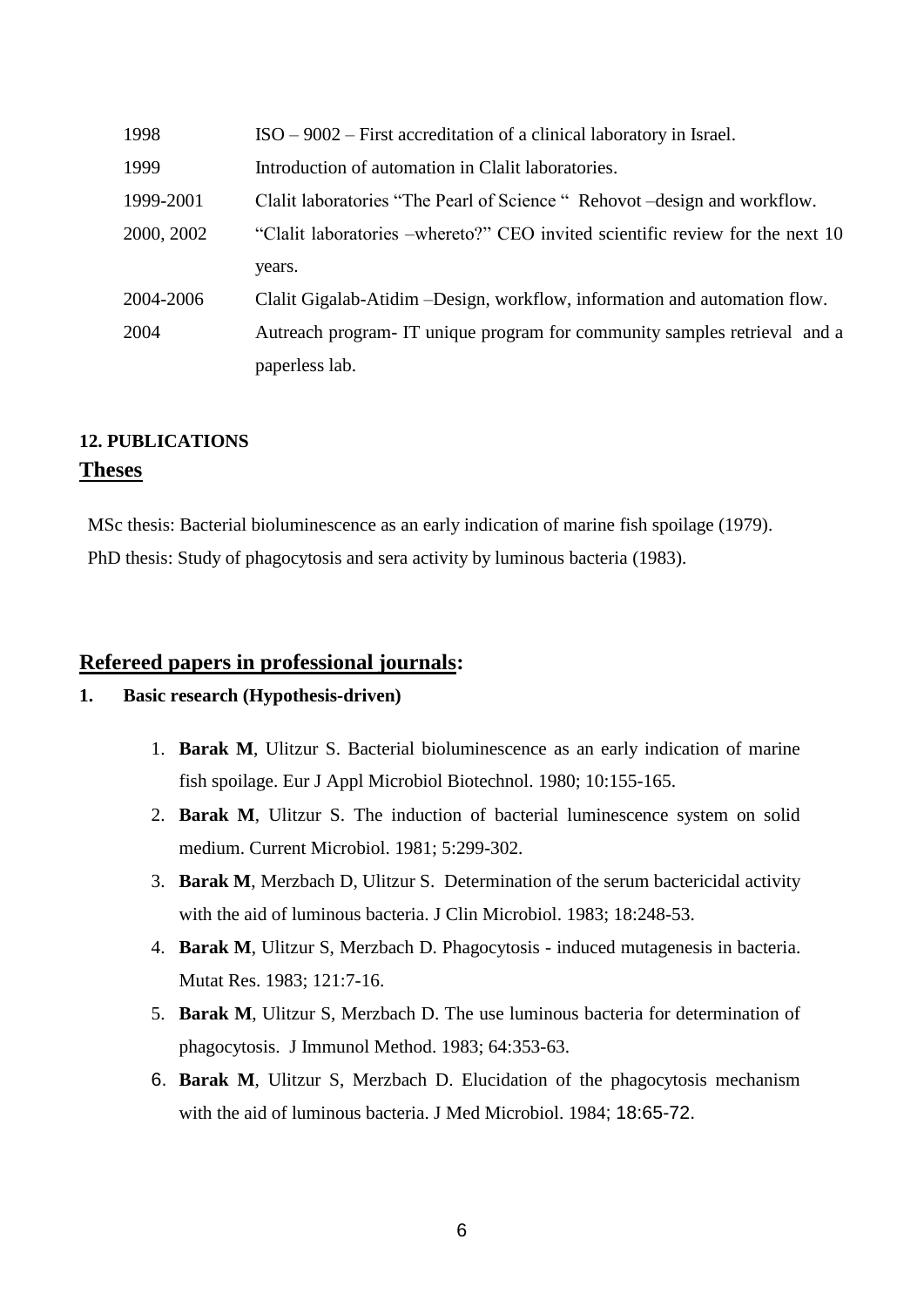- 7. **Barak M.** The role of oxygen-free radicals and their secondary production by PMN. A response. Mutat Res. 1984; 141:211.
- 8. **Barak M**, Merzbach D, Ulitzur S. A note on the increased permeability of opsonized luminous bacteria J Appl Bacteriol. 1985; 59:57-59.
- 9. Ulitzur S, **Barak M.** Detection of genotoxicity of metallic compounds by the bacterial bioluminescence test. J Biolumin Chemilumin. 1988; 2:95-9.
- 10. **Barak M**, Merzbach D, Gruener N. The effect of immunomodulators on PHA or gamma- IFN induced release of neopterin from purified macrophages and peripheral blood mononcuclear cells (PBMC). Immunol Lett. 1989; 21:317-22.
- 11. **Barak M**, Merzbach D, Gruener N. Neopterin measured in serum and tissue culture supernates by a competitive enzyme linked immunosorbant assay. Clin. Chem. 1989; 35:1467-71.
- 12. **Barak M**, Merzbach D, Gruener N. IL-2 and neopterin- induced neopterin release from peripheral blood mononuclear cells. Scand J Clin Lab Invest. 1990; 50:705- 14.
- 13. **Barak M**, Gruener N. Neopterin augmentation of tumor necrosis factor production. Immunol Lett. 1991; 30:101-6.
- 14. **Barak M**, Gruener N. The possible role of neopterin in the cell mediated immune response. Biol Chem Hoppe-Seyler 1992; 373:978-979.
- 15. **Barak M**, Younes H, Froom P. The effect of implementation of the ISO 9002 on customer complaints: a 5-year follow-up study in a regional laboratory. Accreditation Quality Assurance. 2003; 8:282-5.
- 16. **Barak M**, Jaschek R. A new and effective way for preventing pre-analytical laboratory errors. Clin Chem Lab Med. 2014; 52:e5-8.

## **2. Clinical Descriptive Research**

- 1. **Barak M,** Mecz Y, Lurie A, Gruener N. Evaluation of prostate- specific antigen as a marker for adenocarcinoma of the prostate. J Lab Clin Med. 1989; 113:598-603.
- 2. **Barak M**, Mecz Y, Lurie A, Gruener N. Binding of serum prostate antigen to concanavalin A in patients with cancer or hyperplasia of the prostate. Oncol. 1989; 46:375-77.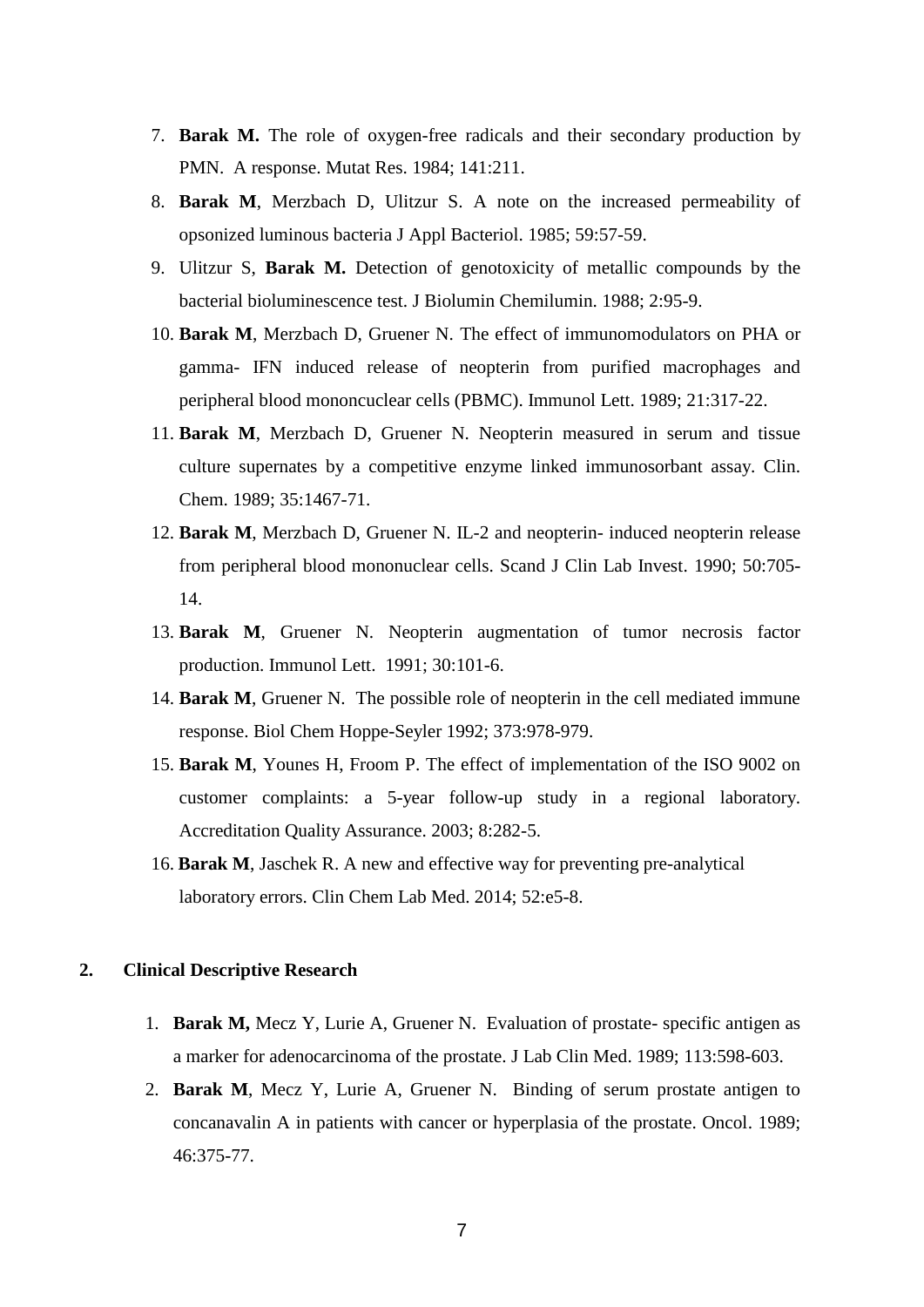- 3. Mecz Y, **Barak M**, Lurie A, Gruener N. The prognostic importance of the rate of decrease in prostate specific antigen levels after treatment of patients with carcinoma of prostate. J Tumor Marker Oncol. 1989; 4:323-8.
- 4. **Barak M**, Ginesin Y, Hornstein L, Levin DR, Gruener N. Excretion of urinary proteins induced by extracorporeal piezoelectric lithotripsy. Brit J Urol. 1990; 66:575-80.
- 5. **Barak M**, Steiner M, Finkel B, Abrahamson J, Antal S, Gruener N. Ca-15.3, TPA and MCA as markers for breast cancer. Eur J Cancer. 1990; 26:577-80.
- 6. Gruener N, Gross B, Gozlan O, **Barak. M.** Increase in superoxide dismutase after cerebrovascular accident. Life Sci. 1994; 54:711-3.
- 7. Calderon I, **Barak M**, Abramovich H, Gruener N. Yavez H, Paz G, Homonnai ZT. The use of a seminal vesicle specific protein (MHS-5 antigen) for diagnosis of agenesis of vas deferens and seminal vesicles in azoospermic men. J Androl. 1994; 15:603-7.
- 8. **Barak M**, Gozlan O, Ciocanile V, Gruener N. False positive NSE with a Roche's mono-polyclonal kit. J Tumor Marker Oncol. 1994; 9:35-36.
- 9. **Barak M,** Stein A, Mecz Y, Lurie A, Gruener N. TNF and TPS levels in follow-up of BCG treated bladder cancer patients. J Tumor Marker Oncol. 1994; 9:119-24.
- 10. Mecz Y, **Barak M**, Stein A, Lurie A, Gruener N. Tumor necrosis factor and tissue polypeptide specific antigen levels in monitoring bladder cancer. Diagnostic Oncol. 1994; 4:148-52.
- 11. Dowek I, **Barak M**, Greenberg E, Uri N, Kellner J, Lurie M, Gruener N. Cyfra 21- 1 - A new potential marker for squamous cell carcinoma of head and neck. Arch Otolaryngol Head Neck Surg. 1995; 121:177-81.
- 12. Matzkin H, **Barak M**, Braf Z. Efect of finasteride on free and total serum PSA in men with benign prostatic hyperplasia. British J Urol. 1996; 78:405-8.
- 13. Stein A, **Barak M**, Mecz Y, Lurie A. Serum Free/Total (F/T) PSA in prostate cancer patients treated with LH-RH agonists Eur Urol. 1997; 32:64-8.
- 14. **Barak M**, Cohen M, Mecz Y, Stein A, Rashkovitzki R, Laver B, Lurie A. The additional value of free prostate specific antigen to the battery of age - dependent prostate-specific antigen, prostate-specific antigen density and velocity. Eur J Clin Chem Clin Biochem. 1997; 35:475-81.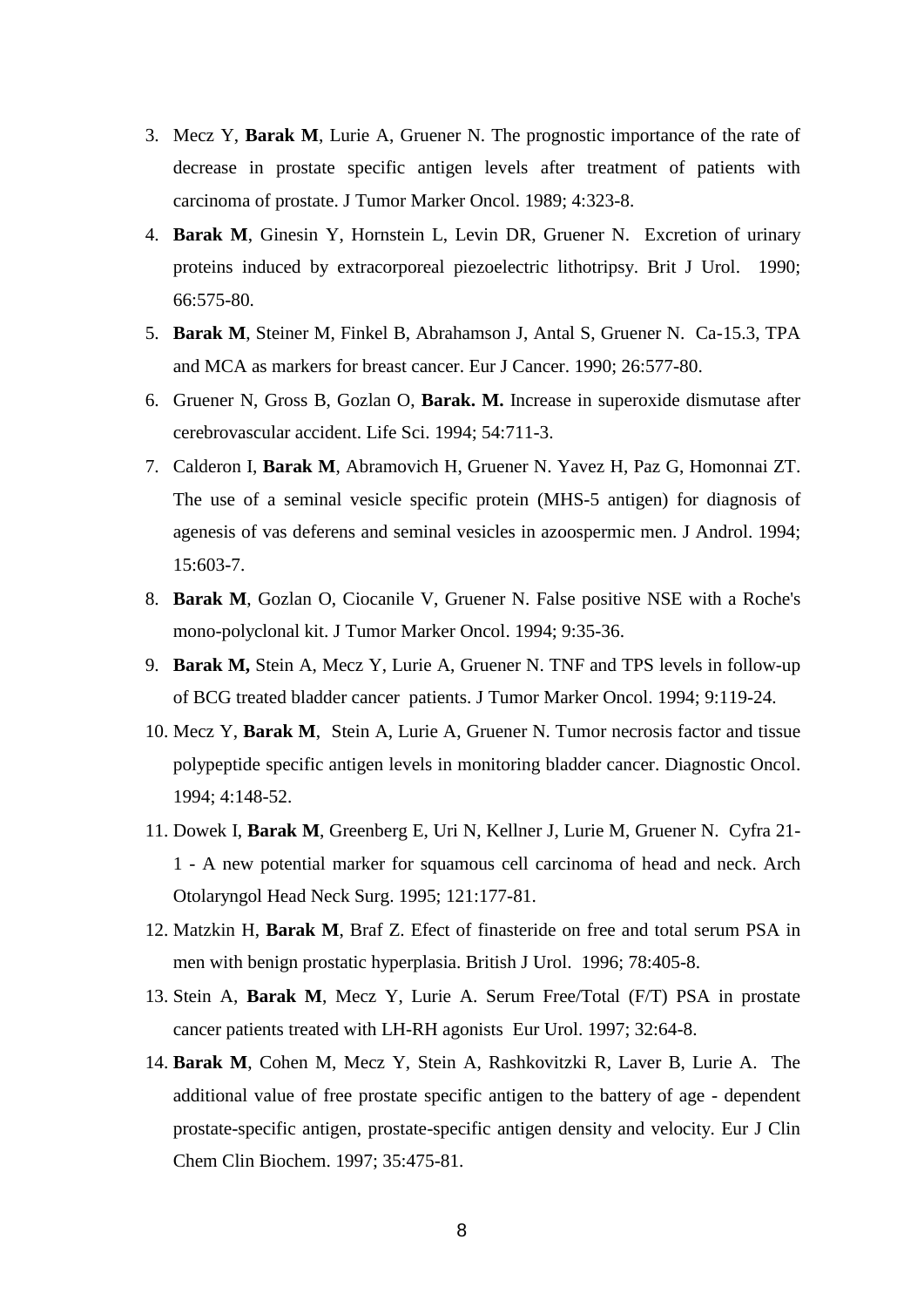- 15. Miller A, Gross B, Rawashdi BH, Almog R, Honigman S, Barak M, Gruener N. Changes in serum and cerebrospinal fluid superoxide dismutase and neuronespecific enolase following acute cerebral ischaemia. Advances in critical care testing.1997:73-74.
- 16. Danino J, Yoachims HZ, **Barak M.** Predictive value of an adherence test for acute otitis media. Otolaryngol Head and Neck Surg. 1998; 118:400-3.
- 17. Nagler RM, **Barak M,** Peled M, Ben- Aryeh H, Filatov M, Laufer D. Early diagnosis and treatment monitoring roles of tumor markers Cyfra 21-1 and TPS in oral squamous cell carcinoma. Cancer. 1999; 85:1018-25.
- 18. Froom P, Bieganiec B, Ehrenrich Z, **Barak M.** Stability of common analytes in urine refrigerated for 24 h before automated analysis by test strips. Clin Chem. 2000; 46: 1384-6.
- 19. Dowek I, **Barak M**, N. Uri, Greenberg E. The prognostic value of the marker Cyfra 21-1 in carcinoma of head and neck and its role in early detection of recurrent disease. Brit J Cancer. 2000; 83:1696-701.
- 20. Froom P, Mahameed T, Havis R, **Barak M**. Effect of urgent clinical notification of low hemoglobin values. Clin Chem. 2001; 47:63-66.
- 21. Froom P, Abramova D, Bar-El M, **Barak M**. Reliability of delayed prothrombin time INR determinations in a central laboratory using off-site blood sampling. Clin Lab Heamatol. 2001; 23:189-92.
- 22. Froom P, Miron E, **Barak M**. Oral anticoagulants in the elderly. Brit J Hematol. 2003; 120:526-8..
- 23. Hassan K, Shternberg L, Alhaj M, Giron R, Reshef R, **Barak M**, Kristal B. The effect of erythropoietin therapy and hemoglobin levels on the immune response to Engerix-B vaccination in chronic kidney disease. Renal Fail. 2003; 25:471-8.
- 24. Froom P, Grikshtas R, Havis R, **Barak M**. Adding a caveat to the urgent clinical notification of anemia does not reduce inappropriate emergency room referral rates. Clin Lab Haem. 2003; 25:149-53.
- 25. **Barak M**, Weinberger R. Outcome of IgM and IgG-seropositive cases of Varicella zoster in pregnancy. J Reproduct Med. 2004; 49: 38-40.
- 26. Froom P. **Barak M**. An informed consent form for treatment with oral anticoagulants. J Thromb Haemost. 2004; 2:196-7.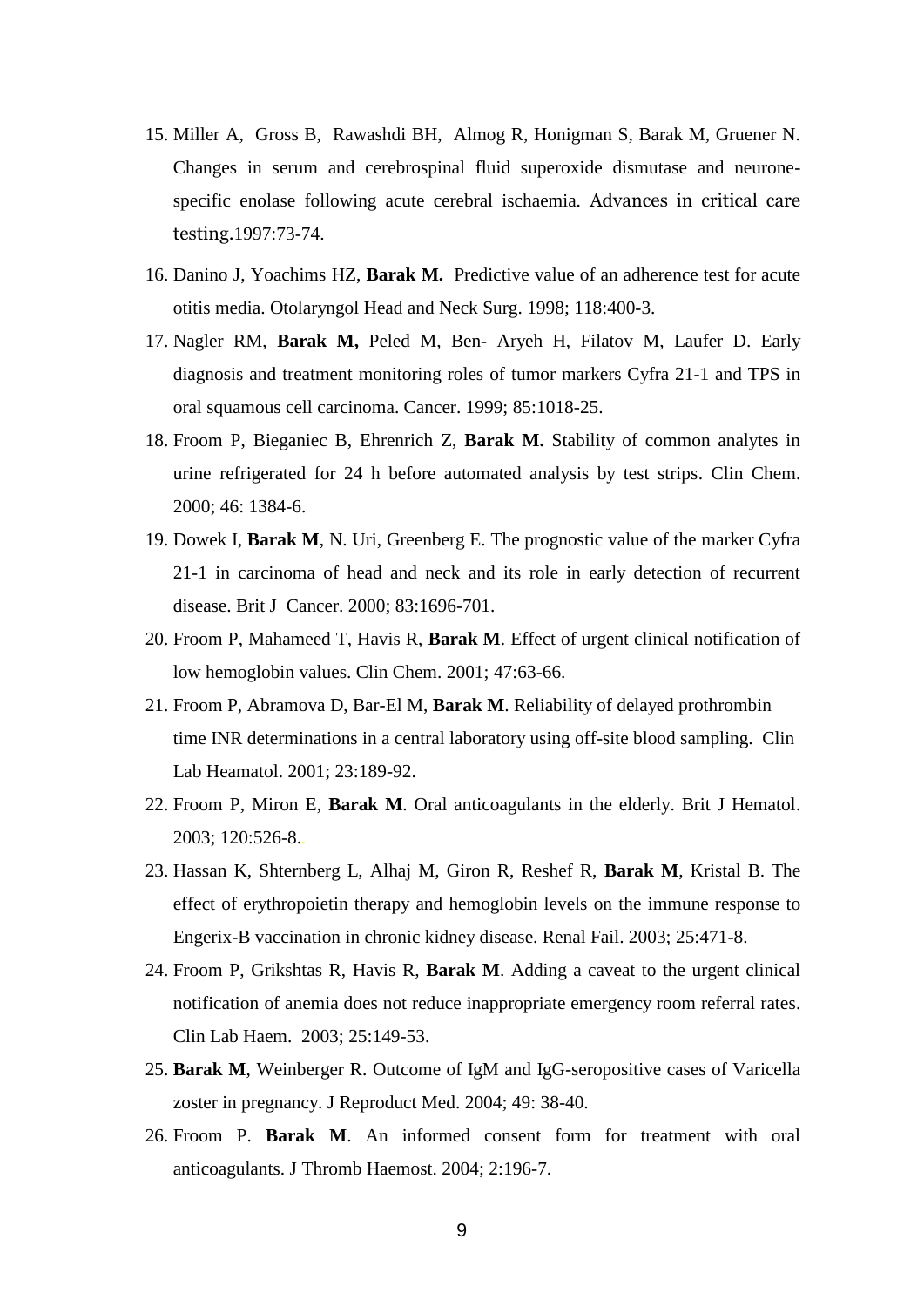- 27. Froom P, Etzion R, **Barak M**. What is an abnormal urinary erythrocyte count as measured by test strips? Clin Chem. 2004; 50: 673-5.
- 28. Froom P, Neck A, Shir M, Haavis R, **Barak M**. Automatic laboratory-initiated reflex testing to identify patients with autoimmune hemolytic anemia Am J Clin Pathol. 2005; 124:129-32.
- 29. **Barak M**, Weinberger R, Marcusohn J, Froom P. Harmonization of the Bayer ADVIA Centaur and Abbott AxSYM automated B-type natriuretic peptide assay in patients on hemodialysis. Clin Chem Lab Med. 2005; 43:554-6.
- 30. Weinberger R, Appel B, Stein A, Metz Y, Neheman A, **Barak M.** The pyruvate kinase isoenzyme M2 (Tu M2-PK) as a tumor marker for renal cell carcinoma Eur J Cancer Care. 2007; 16:333-7.
- 31. [Ribak G,](http://www.ncbi.nlm.nih.gov/sites/entrez?Db=pubmed&Cmd=Search&Term=%22Ribak%20G%22%5BAuthor%5D&itool=EntrezSystem2.PEntrez.Pubmed.Pubmed_ResultsPanel.Pubmed_RVAbstractPlusDrugs1) **[Barak M](http://www.ncbi.nlm.nih.gov/sites/entrez?Db=pubmed&Cmd=Search&Term=%22Barak%20M%22%5BAuthor%5D&itool=EntrezSystem2.PEntrez.Pubmed.Pubmed_ResultsPanel.Pubmed_RVAbstractPlusDrugs1)**, [Froom P.](http://www.ncbi.nlm.nih.gov/sites/entrez?Db=pubmed&Cmd=Search&Term=%22Froom%20P%22%5BAuthor%5D&itool=EntrezSystem2.PEntrez.Pubmed.Pubmed_ResultsPanel.Pubmed_RVAbstractPlusDrugs1) Older age is risk for an international normalized ratio (INR) of 5 or more. [Clin Lab.](javascript:AL_get(this,%20) 2007; 53:571-4.
- 32. Muhsen K, **Barak M**, Shifnaidel L, Nir A, Bassal R, Cohen D. Helicobacter pylori infection is associated with low serum ferritin levels in Israeli Arab children: a seroepidemiologic study. J Pediatr Gastroenterol Nutr. 2009; 49:262-4.
- 33. Froom P, Havis R, **Barak M**. The rate of manual peripheral blood smear reviews in outpatients. Clin Chem Lab Med. 2009; 47:1401-5.
- 34. **Barak M,** Schliamser JE, Yaniv N, Froom P. Ability of brain natriuretic peptide tests and homocysteine to exclude congestive heart failure. The Open Clin Chem J. 2010; 3: 1-4.
- 35. Froom P, **Barak M.** [Prevalence and course of pseudothrombocytopenia in](http://www.ncbi.nlm.nih.gov/pubmed/20961195)  [outpatients.](http://www.ncbi.nlm.nih.gov/pubmed/20961195) Clin Chem Lab Med. 2011; 49:111–4.
- 36. Froom P, **Barak M.** False [elevated prothrombin international normalized ratio](http://www.ncbi.nlm.nih.gov/pubmed/20551271)  [values.](http://www.ncbi.nlm.nih.gov/pubmed/20551271) Am J Clin Pathol. 2010; 134:86-9.
- 37. Muhsen K, **Barak M,** Henig C, Alpert G, Ornoy A, Cohen D. Is the association between *Helicobacter pylori* infection and anemia age dependent? Helicobacter. 2010; 15: 467-72.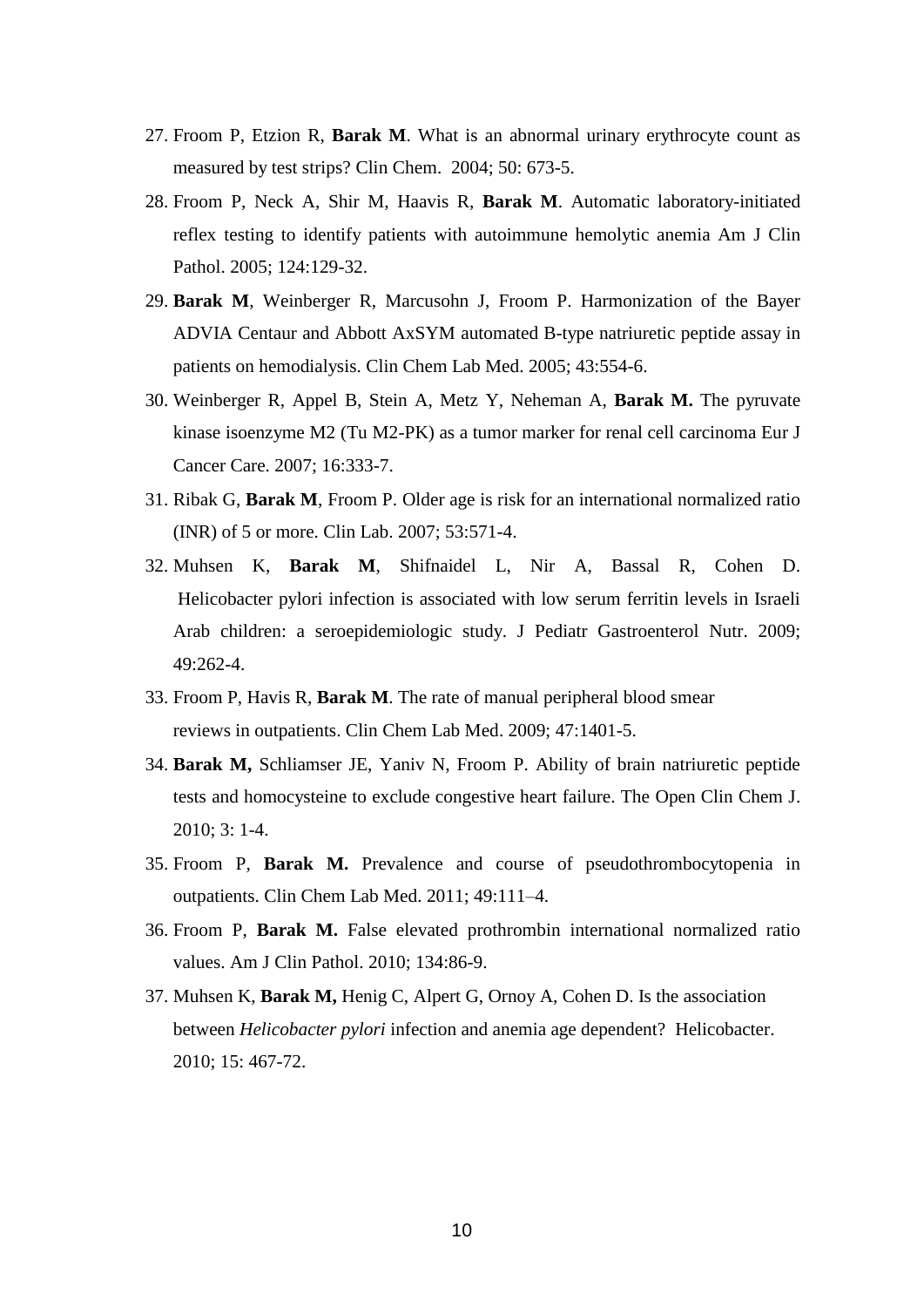- 38. Rozenberg O, Lerner A, Pacht A, Grinberg M, Reginashvili D, Henig C, **Barak M.** A new algorithm for the diagnosis of celiac disease. Cell Mol Immunol. 2011; 8: 146-9.
- 39. Froom P, **Barak M**. Lupus anticoagulant testing: analyzing fresh samples after a single centrifugation and after 6-8 h delay. Clin Chem Lab Med. 2011; 50: 367-70.
- 40. Froom P, **Barak M**. Cessation of dipstick urinalysis reflex testing and physician ordering behavior . Am J Clin Pathol. 2012; 137: 486-9.
- 41. Froom P, **Barak M**. Testing for lupus anticoagulants- fresh or frozen? Clin Chem Lab Med. 2012; 50:1607-9.
- 42. Froom P, Henig C, Zalman L, **Barak M**. [Incidental findings of variant hemoglobin](http://www.ncbi.nlm.nih.gov.rproxy.tau.ac.il/pubmed/22912360)  [during hemoglobin A\(1c\) testing.](http://www.ncbi.nlm.nih.gov.rproxy.tau.ac.il/pubmed/22912360) Am J Clin Pathol. 2012; 138:425-8.
- 43. Henig C, Froom P, Saffuri-Elias E, **Barak M**. [Hemoglobin Rambam has a](http://www.ncbi.nlm.nih.gov.rproxy.tau.ac.il/pubmed/22868816)  [constant retention time on the Tosoh G8 and interferes with the measurement of](http://www.ncbi.nlm.nih.gov.rproxy.tau.ac.il/pubmed/22868816)  [HbA\(1c\).](http://www.ncbi.nlm.nih.gov.rproxy.tau.ac.il/pubmed/22868816) Clin Chem Lab Med. 2012; 50:1477-8.
- 44. **Barak M,** Rozenberg O, Grinberg M, Reginashvili D, Kishinewsky M Henig C, Froom P. A novel cost effective algorithm for antinuclear antibody (ANA) testing in an outpatient setting. Clin. Chem Lab Med. 2013; 51:e163-5.
- 45. Golan D, Halhal B, Glass-Marmor L, Staun- Ram E, Rozenberg O, Lavi I, Dishon S, **Barak M,** Ish-Shalom S, Miller A. Vitamin D supplementation for patients with multiple sclerosis treated with interferon-beta: a randomized controlled trial assessing the effect on flu-like symptoms and immunomodulatory properties. BMC Neurol. 2013;13:60.
- 46. Rabizadeh E, Pickholtz I, **Barak M**, Froom P. Historical data decrease complete blood count reflex blood smear review rates without missing patients with acute leukaemia. J Clin Pathol. 2013; 66:692-4.
- 47. Golan D, Staun-Ram E, Glass-Marmor L, Lavi I, Rozenberg O, Dishon S, **Barak M**, Ish-Shalom S, Miller A. The influence of vitamin D supplementation on melatonin status in patients with multiple sclerosis. Brain Behav Immun. 2013; 32:180-5.
- 48. Wilson C, Ebling R, Henig C, Adler T, Nicolaevski R, **Barak M**, Cazabon J,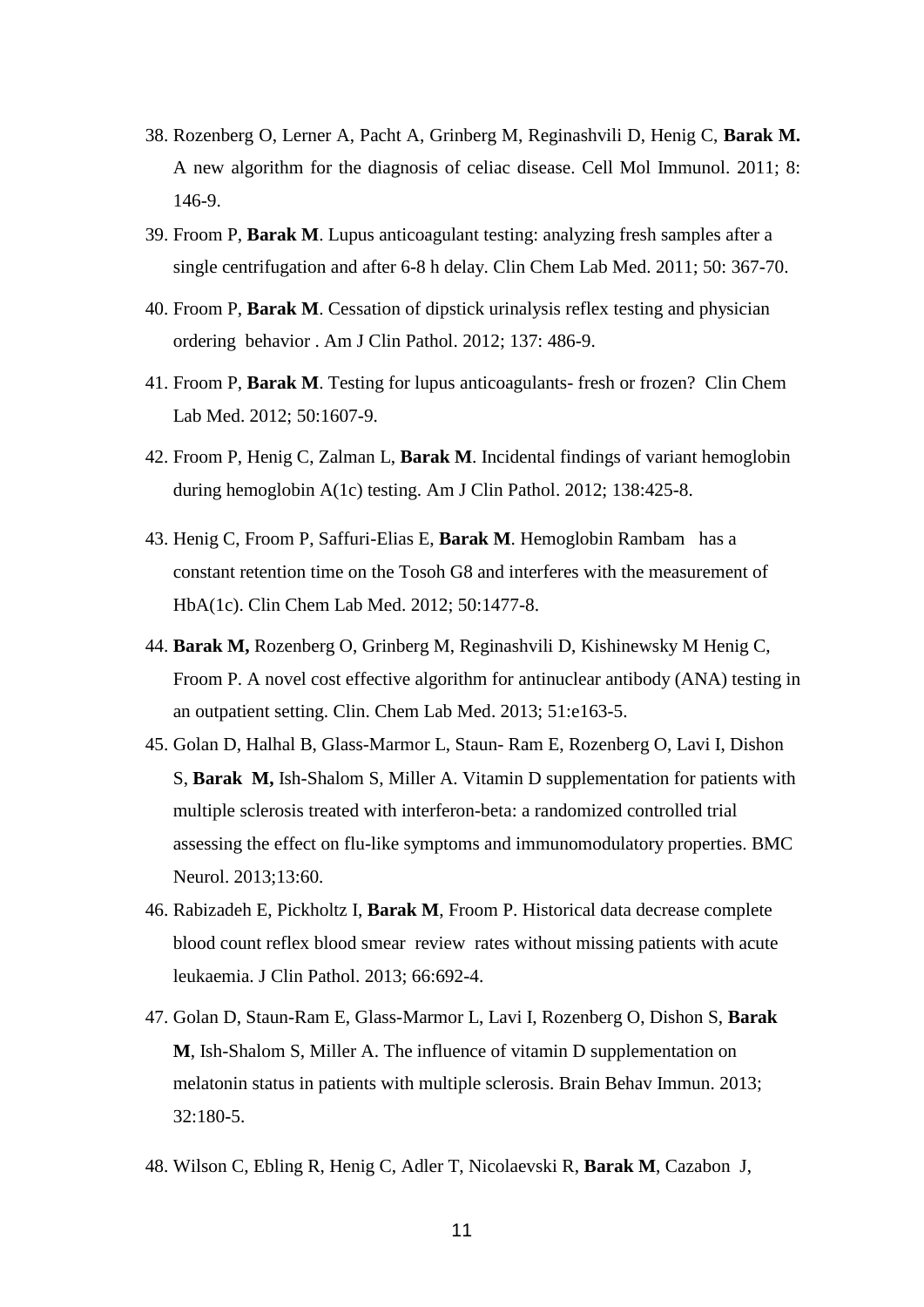Maisin D, Lepoutre T, Gruson D, Hughes RG, Parker AR. Significant, quantifiable differences exist between IgG subclass standards WHO67/97 and ERM-DA470k and can result in different interpretation of results. Clin Biochem. 2013; 46: 1751-5.

- 49. **Barak M**, Rozenberg O, Froom P, Grinberg M, Reginashvili D, Henig C, Pacht A, Lerner A. Challenging our serological algorithm for celiac disease (CD) diagnosis by the ESPGHAN guidelines. Clin Chem Lab Med. 2013; 51: e257-9.
- 51. Froom P, Diab A, **Barak M**. [Automated evaluation of synovial and ascitic fluids](http://www.ncbi.nlm.nih.gov/pubmed/24225750)  [with the Advia 2120 hematology analyzer.](http://www.ncbi.nlm.nih.gov/pubmed/24225750) Am J Clin Pathol. 2013; 140:828-30.
	- 52. Froom P, Saffuri-Elias E, Rozenberg O, **Barak M**. The association of serum antiphospholipid antibodies and dilute Russell's viper venom times. J Clin Pathol. 2014; 67:441-4.
	- 53. Froom P, Isakov E, **Barak M**. Criteria for reflex peripheral smear review in infants. Scand J Clin Lab Invest. 2014; 74: 366-8.
	- 54. Isakov E, Froom P, Henig C, **Barak M**. Anemia and estimated glomerular filtration rates. Ann Clin Lab Sci. 2014;44:419-24
	- 55.Froom P, Saffuri-Elias E, Rozenberg O, **Barak M**. Triple positive antiphospholipid antibody profile in outpatients with tests for lupus anticoagulants. Clin Chem Lab Med. 2015; 53:53-6.
	- 56. Rabizadeh E, Pickholtz I, **Barak M**, Isakov E, Zimra Y, Froom P. Acute leukemia detection rate by automated blood count parameters and peripheral smear review. Int J Lab Hematol. 2015; 37: 44-9.
	- 57.Froom P, **Barak M**. Auto-validation of complete blood counts in an outpatient's regional laboratory. Clin Chem Lab Med. 2015; 53:275-9.
	- 58.Froom P, Saffuri-Elias E, **Barak M**. Autovalidation rates in an outpatient coagulation laboratory. Int J Lab Hematol. 2015; 37: 680-5.
	- 59. Shiran A, Remer E, Asmer I, Karkabi B, Zittan E, Cassel A, **Barak M**, Rozenberg O, Karkabi K, Flugelman MY. Association of vitamin B12 deficiency with homozygosity of the TT MTHFR C677T genotype, hyperhomocysteinemia, and endothelial cell dysfunction [Isr Med Assoc J.](http://www.ncbi.nlm.nih.gov.clalit-ez.medlcp.tau.ac.il/pubmed/26137654) 2015; 17:288-92.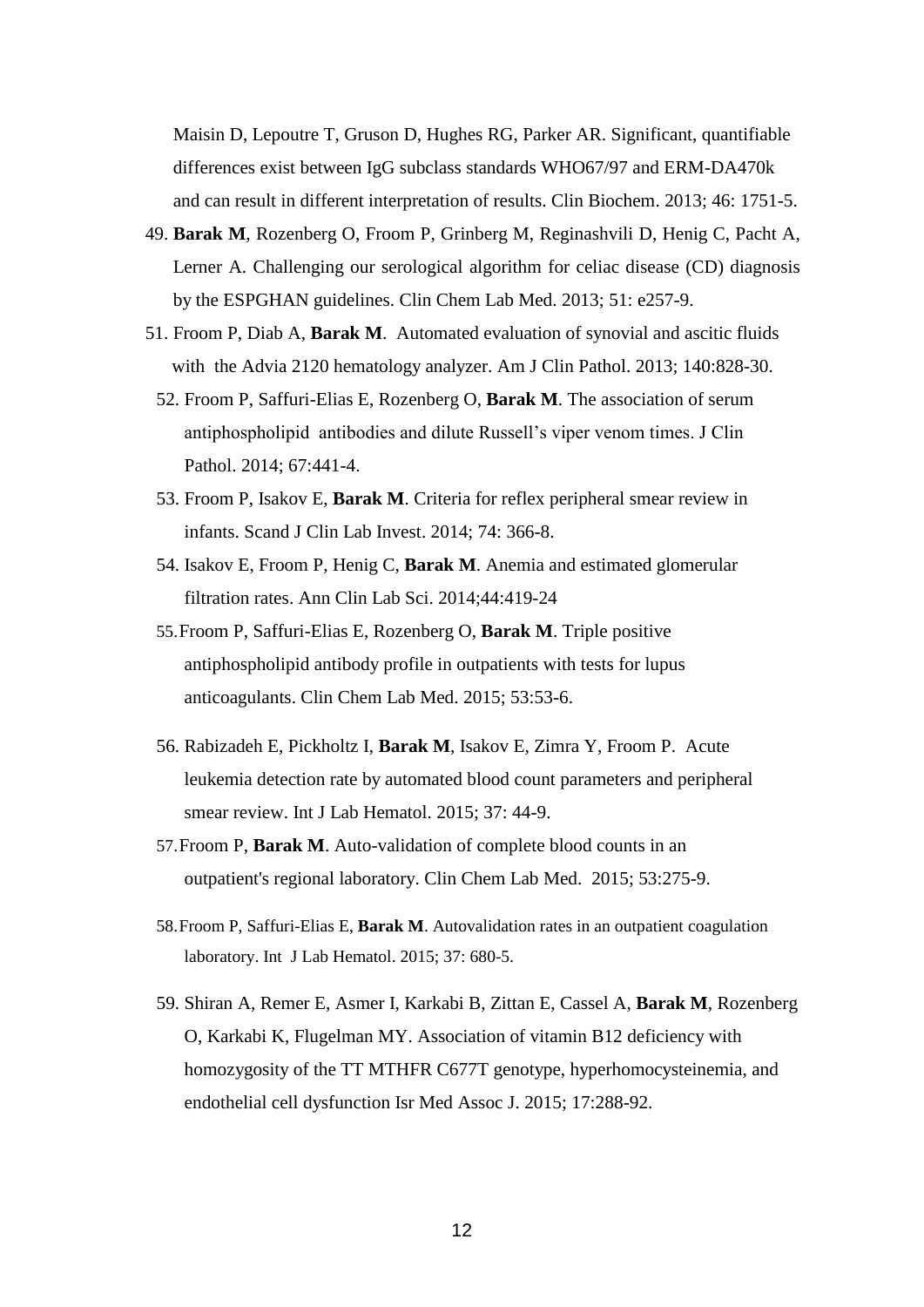- 60. Ken Dror S, Pavlotzky E, **Barak M.** Evaluation of the NanoCHIP® gastrointestinal panel (GIP) test for simultaneous detection of parasitic and bacterial enteric pathogens in fecal specimens. PLoS One 2016, Jul 22:11(7).
- 61. Susser S, Dietz J, Schlevogt B, **Barak M**, Piazzolla V, Howe A et al. Prevalence and clinical importance of Hepatitis C virus (HCV) genotype 2k/1b chimeras J Hepatol. 2017;67:680-686.
- 62. Bassal R, Shohat T, Kaufman Z, Mannasse B, Shinar E, Amichay D, **Barak M** et al. The seroprevalence of West Nile Virus in Israel: A nationwide cross sectional study. PLoS One 2017 Jun 16;12(6),1-10.

#### **3. Case Reports**

1. Potasman I, Seligman H, **Barak M,** Bassan HM. Compensated humoral immunity in chronic benign idiopathic neutropenia. Lancet. 1984; 1:1133-4.

#### **4. Review papers**

- 1. Froom P, Hermoni D, **Barak M**. Oral anticoagulation treatment-control, risks, benefits and informed consent. Harefuah 2003; 142:56-60, 77. Review. Hebrew.
- 2. Froom P, **Barak M**. [Microscopic or occult hematuria, when reflex testing is not](http://www.ncbi.nlm.nih.gov/pubmed/20155723)  [good laboratory practice.](http://www.ncbi.nlm.nih.gov/pubmed/20155723) J Nephrol. 2010; 23:271-3.
- 3. Rozenberg O, Lerner A, Pacht A, Grinberg M, Reginashvili D, Henig C, **Barak M**. A Novel Algorithm for the Diagnosis of Celiac Disease and a comprehensive review of celiac disease diagnostics. Clin Rev Allergy Immunol. 2012; 42:331-41.
- 4. **Barak M**, Lerner A. Serological diagnosis of celiac Israeli J Medical Media 2012; 11-13.

#### **5. 5. Books and book chapters**

1. Ulitzur S, Naveh A, **Barak M**. "Analytical use of luminous bacteria in veterinary and medical microbiology" in Rapid Methods and Automation in Microbiology and Immunology, Habermehl K.O. ed. Springer - Verlag, Berlin, Heidelberg, New York, Tokio, p.461-466, 1984.